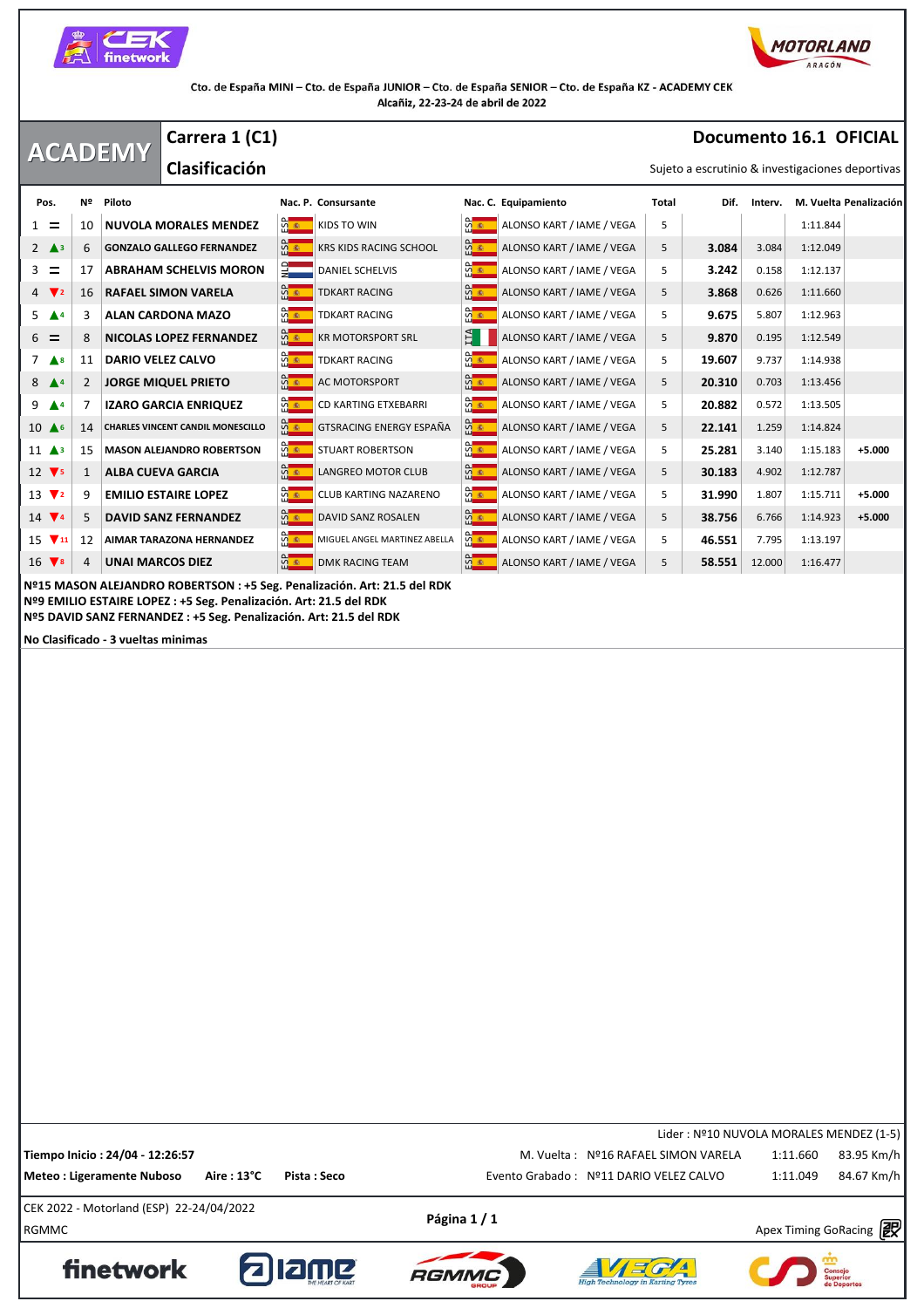



|                       |              | Carrera 1 (C1) |                 |                 |                                |            |                |                         |                         |                       |                         |                         |                     |                     |                        | Valor informativo. No Oficial  |
|-----------------------|--------------|----------------|-----------------|-----------------|--------------------------------|------------|----------------|-------------------------|-------------------------|-----------------------|-------------------------|-------------------------|---------------------|---------------------|------------------------|--------------------------------|
| <b>ACADEMY</b>        |              |                | Vuelta a vuelta |                 |                                |            |                |                         |                         |                       |                         |                         |                     |                     |                        |                                |
|                       |              |                |                 |                 |                                |            |                |                         |                         |                       |                         |                         |                     |                     |                        |                                |
|                       | $\mathbf{1}$ | $\overline{2}$ | $\overline{3}$  | $\overline{4}$  | 5                              | 6          | $\overline{7}$ | 8                       | 9                       | 10                    | 11                      | 12                      | 13                  | 14                  | 15                     | 16                             |
| Parilla               | 10           | 16             | 17              | 12              | 6                              | 8          | $\mathbf{1}$   | 4                       | $\overline{\mathbf{3}}$ | 5                     | 9                       | $\overline{2}$          | $\overline{7}$      | 15                  | 11                     | 14                             |
|                       |              |                |                 |                 |                                |            |                |                         |                         |                       |                         |                         |                     |                     |                        |                                |
| Salida                | 10           | 17             | 16              | $6\phantom{1}6$ | $\mathbf{1}$                   | 12         | 8              | $\overline{\mathbf{3}}$ | $\pmb{4}$               | 9                     | $\overline{\mathbf{5}}$ | 15                      | $\overline{7}$      | $\overline{2}$      | 11                     | 14                             |
|                       |              |                |                 |                 |                                |            |                |                         |                         |                       |                         |                         |                     |                     |                        |                                |
| Vuelta 1<br>Intervalo | 10           | 17<br>$1.3$    | 16<br>0.1       | 6<br>0.1        | $\overline{\mathbf{3}}$<br>3.6 | 8<br>$1.2$ | 15<br>0.0      | 11<br>0.2               | 14<br>2.7               | $\overline{7}$<br>0.4 | $\boldsymbol{9}$<br>0.3 | $\overline{2}$<br>0.0   | 5<br>11.1           | $\mathbf{1}$<br>4.5 | $\overline{4}$<br>11.0 | 12<br>4.6                      |
| Vuelta 2              | 10           | 16<br>$1.2$    | 6<br>0.4        | 17<br>0.2       | 3<br>4.7                       | 8<br>1.3   | 15<br>1.4      | 11<br>0.0               | 14<br>3.2               | $\overline{7}$<br>0.6 | $\overline{2}$<br>0.0   | 9<br>1.5                | 5<br>9.3            | $\mathbf{1}$<br>2.2 | $\overline{a}$<br>16.3 | 12<br>0.1                      |
| Vuelta 3              | 10           | 17<br>2.1      | 6<br>0.4        | 16<br>1.7       | $\overline{\mathbf{3}}$<br>3.2 | 8<br>0.7   | 15<br>4.1      | 11<br>0.0               | 14<br>2.6               | $\overline{7}$<br>0.0 | $\overline{2}$<br>0.0   | 9<br>3.0                | 5<br>8.5            | $\mathbf{1}$<br>0.2 | 12<br>16.8             | $\overline{a}$<br>3.0          |
| Vuelta 4              | 10           | 6<br>2.8       | 17<br>0.0       | 16<br>1.1       | $\overline{\mathbf{3}}$<br>4.3 | 8<br>0.2   | 15<br>7.1      | 11<br>0.1               | $\overline{7}$<br>0.6   | $\overline{2}$<br>0.0 | 14<br>2.5               | $\boldsymbol{9}$<br>2.9 | $\mathbf{1}$<br>6.8 | 5<br>0.9            | 12<br>15.3             | $\overline{\mathbf{a}}$<br>7.2 |
| Vuelta 5              | 10           | 6<br>3.0       | 17<br>0.1       | 16<br>0.6       | 3<br>5.8                       | 8<br>0.1   | 11<br>9.7      | 15<br>0.6               | $\overline{2}$<br>0.0   | $\overline{7}$<br>0.5 | 14<br>1.2               | 9<br>4.8                | $\mathbf{1}$<br>3.1 | 5<br>3.5            | 12<br>12.7             | 4<br>12.0                      |

EEN 2022 - MOLOHAINI (ESP) 22-24/04/2022<br>RGMMC Apex Timing GoRacing **PO** CEK 2022 - Motorland (ESP) 22-24/04/2022

finetwork

Apex Timing - drive your success https://www.apex-timing.com/

alang





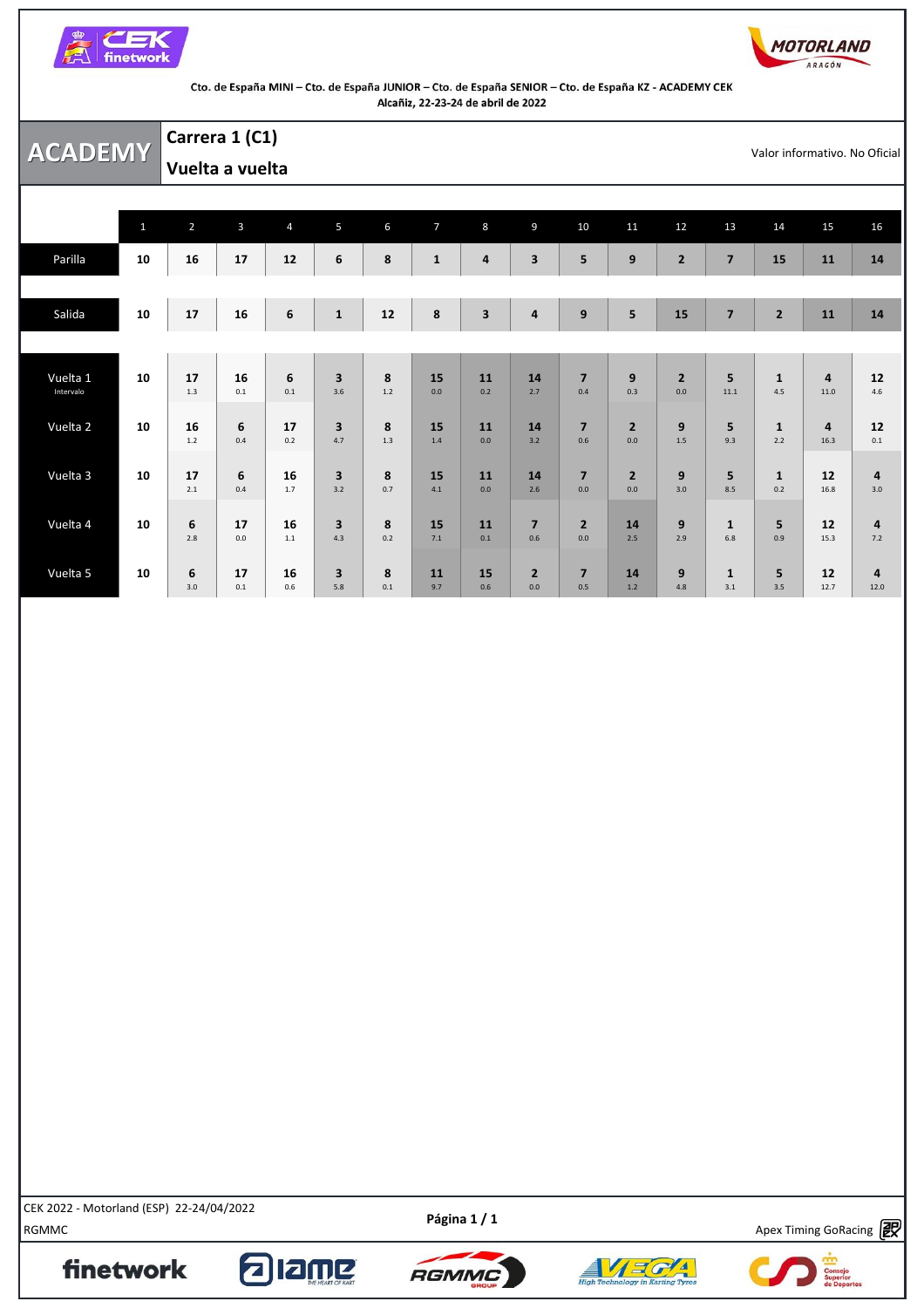



|          | Valor informativo. No Oficial |          |          |                                        |                |          |          | Carrera 1 (C1) |                 | <b>ACADEMY</b>                |                |
|----------|-------------------------------|----------|----------|----------------------------------------|----------------|----------|----------|----------------|-----------------|-------------------------------|----------------|
|          |                               |          |          |                                        |                |          |          |                | Vuelta a vuelta |                               |                |
| Tiempo   | Sector 3                      | Sector 2 | Sector 1 | Vueltas mpo por vuelta                 |                | Tiempo   | Sector 3 | Sector 2       | Sector 1        | Vueltas mpo por vuelta        |                |
|          |                               |          |          | Nº8 LOPEZ FERNANDEZ NICOLAS            |                |          |          |                |                 | Nº1 CUEVA GARCIA ALBA         |                |
| 1:20.561 | 23.906                        | 25.717   | 29.080   | 1:18.703                               | 1              | 1:40.059 | 23.317   | 24.657         | 50.501          | 1:38.475                      | 1              |
| 2:34.326 | 23.252                        | 24.784   | 25.729   | 1:13.765                               | $\overline{2}$ | 2:52.846 | 23.063   | 24.497         | 25.227          | 1:12.787                      | 2              |
| 3:46.962 | 23.096                        | 24.486   | 25.054   | 1:12.636                               | 3              | 4:05.743 | 23.374   | 24.421         | 25.102          | 1:12.897                      | 3              |
| 4:59.511 | 23.278                        | 24.438   | 24.833   | 1:12.549                               | 4              | 5:19.681 | 23.153   | 24.626         | 26.159          | 1:13.938                      | 4              |
| 6:12.497 | 23.210                        | 24.694   | 25.082   | 1:12.986                               | 5              | 6:32.810 | 23.061   | 24.606         | 25.462          | 1:13.129                      | 5              |
|          |                               |          |          | <b>Nº9 ESTAIRE LOPEZ EMILIO</b>        |                |          |          |                |                 | Nº2 MIQUEL PRIETO JORGE       |                |
| 1:24.412 | 23.700                        | 26.197   | 32.416   | 1:22.313                               | $\mathbf{1}$   | 1:24.418 | 23.589   | 25.303         | 33.060          | 1:21.952                      | $\mathbf{1}$   |
| 2:41.292 | 25.427                        | 25.308   | 26.145   | 1:16.880                               | 2              | 2:39.748 | 24.875   | 25.234         | 25.221          | 1:15.330                      | 2              |
| 3:57.003 | 23.596                        | 25.438   | 26.677   | 1:15.711                               | 3              | 3:53.965 | 24.113   | 24.814         | 25.290          | 1:14.217                      | 3              |
| 5:12.844 | 24.073                        | 25.558   | 26.210   | 1:15.841                               | 4              | 5:07.421 | 23.273   | 24.280         | 25.903          | 1:13.456                      | 4              |
| 6:29.617 | 24.076                        | 25.618   | 27.079   | 1:16.773                               | 5              | 6:22.937 | 24.128   | 25.546         | 25.842          | 1:15.516                      | 5              |
|          |                               |          |          | Nº10 MORALES MENDEZ NUVOLA             |                |          |          |                |                 | Nº3 CARDONA MAZO ALAN         |                |
| 1:13.996 | 22.929                        | 24.535   | 25.327   | 1:12.791                               | 1              | 1:19.288 | 23.547   | 25.176         | 28.655          | 1:17.378                      | 1              |
| 2:26.359 | 22.771                        | 24.377   | 25.215   | 1:12.363                               | 2              | 2:33.025 | 23.373   | 24.767         | 25.597          | 1:13.737                      | 2              |
| 3:38.660 | 22.909                        | 24.422   | 24.970   | 1:12.301                               | 3              | 3:46.260 | 23.336   | 24.553         | 25.346          | 1:13.235                      | 3              |
| 4:50.783 | 22.768                        | 24.380   | 24.975   | 1:12.123                               | 4              | 4:59.223 | 23.302   | 24.473         | 25.188          | 1:12.963                      | 4              |
| 6:02.627 | 22.712                        | 24.235   | 24.897   | 1:11.844                               | 5              | 6:12.302 | 23.333   | 24.446         | 25.300          | 1:13.079                      | 5              |
|          |                               |          |          | Nº11 VELEZ CALVO DARIO                 |                |          |          |                |                 | Nº4 MARCOS DIEZ UNAI          |                |
| 1:20.821 | 23.849                        | 25.240   | 29.057   | 1:18.146                               | 1              | 1:51.067 | 25.260   | 26.734         | 57.128          | 1:49.122                      | 1              |
| 2:35.759 | 23.514                        | 25.169   | 26.255   | 1:14.938                               | $\overline{2}$ | 3:09.183 | 24.863   | 26.280         | 26.973          | 1:18.116                      | 2              |
| 3:51.213 | 23.978                        | 25.247   | 26.229   | 1:15.454                               | 3              | 4:25.660 | 24.331   | 25.869         | 26.277          | 1:16.477                      | 3              |
| 5:06.789 | 23.664                        | 25.868   | 26.044   | 1:15.576                               | 4              | 5:43.211 | 24.259   | 26.271         | 27.021          | 1:17.551                      | 4              |
| 6:22.234 | 23.490                        | 25.554   | 26.401   | 1:15.445                               | 5              | 7:01.178 | 25.381   | 25.938         | 26.648          | 1:17.967                      | 5              |
|          |                               |          |          | Nº12 TARAZONA HERNANDEZ AIMAR          |                |          |          |                |                 | Nº5 SANZ FERNANDEZ DAVID      |                |
| 1:55.740 | 23.562                        | 25.206   | 1:05.385 | 1:54.153                               | 1              | 1:35.527 | 23.755   | 25.300         | 44.264          | 1:33.319                      | 1              |
| 3:09.341 | 23.397                        | 24.683   | 25.521   | 1:13.601                               | $\overline{2}$ | 2:50.616 | 24.099   | 25.006         | 25.984          | 1:15.089                      | 2              |
| 4:22.561 | 23.470                        | 24.623   | 25.127   | 1:13.220                               | 3              | 4:05.539 | 23.784   | 25.333         | 25.806          | 1:14.923                      | 3              |
| 5:35.981 | 23.385                        | 24.670   | 25.365   | 1:13.420                               | 4              | 5:20.655 | 23.687   | 25.546         | 25.883          | 1:15.116                      | 4              |
| 6:49.178 | 23.296                        | 24.559   | 25.342   | 1:13.197                               | 5              | 6:36.383 | 23.954   | 25.517         | 26.257          | 1:15.728                      | 5              |
|          |                               |          |          | Nº14 CANDIL MONESCILLO CHARLES VINCENT |                |          |          |                |                 | Nº6 GALLEGO FERNANDEZ GONZALO |                |
| 1:23.562 | 24.518                        | 25.279   | 30.691   | 1:20.488                               | $\mathbf{1}$   | 1:15.686 | 23.110   | 24.734         | 26.337          | 1:14.181                      | 1              |
| 2:39.006 | 24.400                        | 25.314   | 25.730   | 1:15.444                               | $\overline{2}$ | 2:28.047 | 22.906   | 24.289         | 25.166          | 1:12.361                      | $\overline{2}$ |
| 3:53.830 | 24.378                        | 24.833   | 25.613   | 1:14.824                               | 3              | 3:41.253 | 23.204   | 25.268         | 24.734          | 1:13.206                      | 3              |
| 5:09.942 | 24.359                        | 25.036   | 26.717   | 1:16.112                               | 4              | 4:53.662 | 23.093   | 24.274         | 25.042          | 1:12.409                      | 4              |
| 6:24.768 | 24.021                        | 24.912   | 25.893   | 1:14.826                               | 5              | 6:05.711 | 23.077   | 23.971         | 25.001          | 1:12.049                      | 5              |
|          |                               |          |          | Nº15 ALEJANDRO ROBERTSON MASON         |                |          |          |                |                 | Nº7 GARCIA ENRIQUEZ IZARO     |                |
| 1:20.563 | 24.195                        | 25.455   | 28.633   | 1:18.283                               | $\mathbf{1}$   | 1:24.039 | 23.688   | 25.037         | 32.956          | 1:21.681                      | 1              |
| 2:35.746 | 23.823                        | 25.091   | 26.269   | 1:15.183                               | $\overline{2}$ | 2:39.652 | 24.921   | 25.117         | 25.575          | 1:15.613                      | $\overline{2}$ |
| 3:51.125 | 24.064                        | 25.280   | 26.035   | 1:15.379                               | 3              | 3:53.903 | 24.173   | 24.822         | 25.256          | 1:14.251                      | 3              |
| 5:06.688 | 24.064                        | 25.511   | 25.988   | 1:15.563                               | 4              | 5:07.408 | 23.566   | 24.622         | 25.317          | 1:13.505                      | 4              |
| 6:22.908 | 24.099                        | 25.639   | 26.482   | 1:16.220                               | 5              | 6:23.509 | 24.337   | 25.604         | 26.160          | 1:16.101                      | 5              |
|          |                               |          |          |                                        |                |          |          |                |                 |                               |                |

RGMMC Apex Timing GoRacing

finetwork







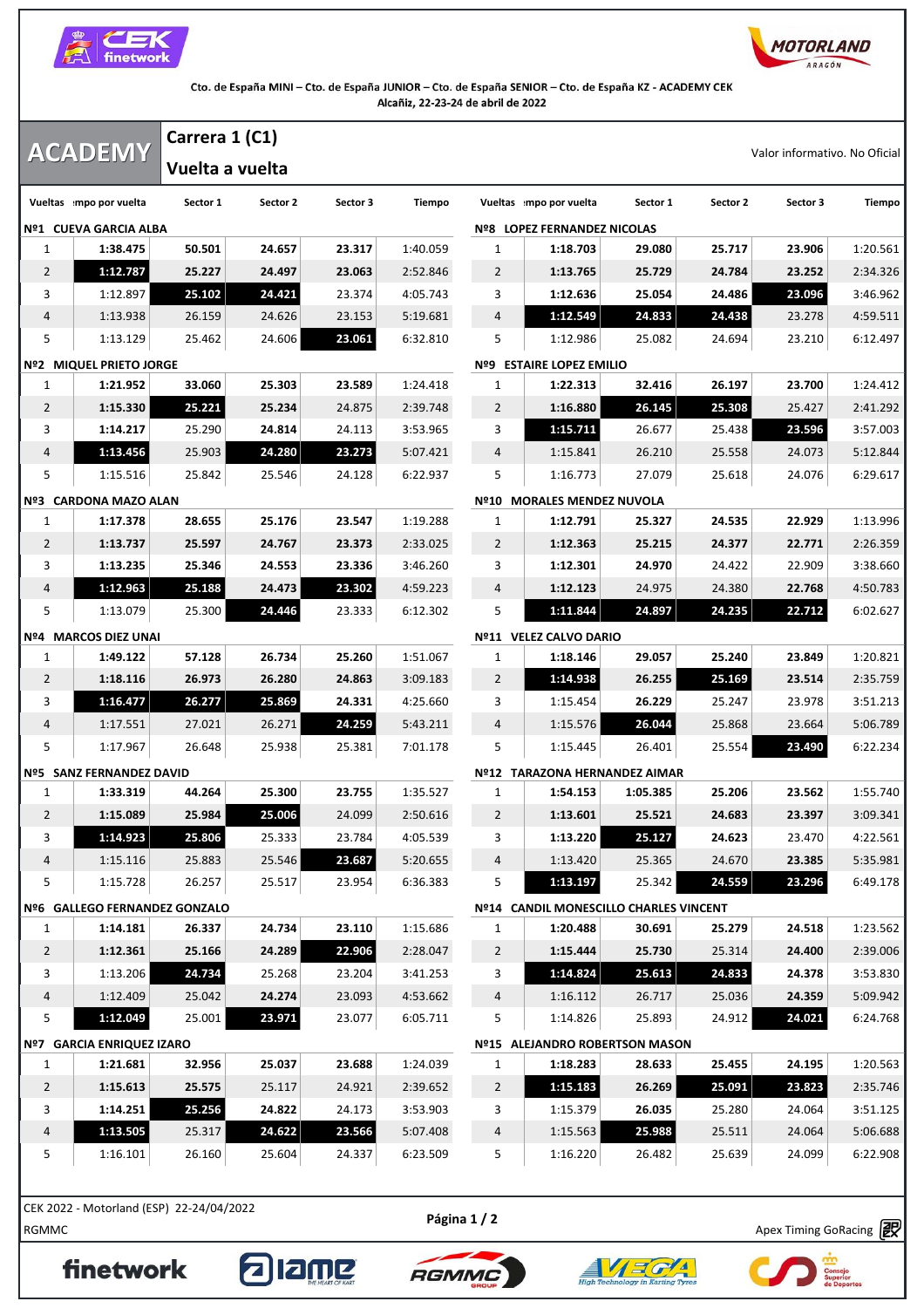



|                | <b>ACADEMY</b>                | Carrera 1 (C1)  |          |          |          |
|----------------|-------------------------------|-----------------|----------|----------|----------|
|                |                               | Vuelta a vuelta |          |          |          |
|                | Vueltas mpo por vuelta        | Sector 1        | Sector 2 | Sector 3 | Tiempo   |
|                | Nº16 SIMON VARELA RAFAEL      |                 |          |          |          |
| 1              | 1:14.145                      | 26.715          | 24.449   | 22.981   | 1:15.548 |
| $\overline{2}$ | 1:12.041                      | 24.936          | 24.159   | 22.946   | 2:27.589 |
| 3              | 1:15.383                      | 24.788          | 27.060   | 23.535   | 3:42.972 |
| $\overline{4}$ | 1:11.863                      | 24.880          | 24.127   | 22.856   | 4:54.835 |
| 5              | 1:11.660                      | 24.739          | 24.173   | 22.748   | 6:06.495 |
| <b>Nº17</b>    | <b>SCHELVIS MORON ABRAHAM</b> |                 |          |          |          |
| 1              | 1:14.109                      | 25.700          | 25.002   | 23.407   | 1:15.390 |
| $\overline{2}$ | 1:12.880                      | 25.738          | 24.243   | 22.899   | 2:28.270 |
| 3              | 1:12.516                      | 24.586          | 24.907   | 23.023   | 3:40.786 |
| $\overline{4}$ | 1:12.946                      | 25.637          | 24.298   | 23.011   | 4:53.732 |
| 5              | 1:12.137                      | 25.005          | 24.120   | 23.012   | 6:05.869 |

RGMMC<br>RGMMC Apex Timing GoRacing (2007) 22-24/04/2022<br>RGMMC CEK 2022 - Motorland (ESP) 22-24/04/2022

finetwork

Apex Timing - drive your success https://www.apex-timing.com/

**alame**